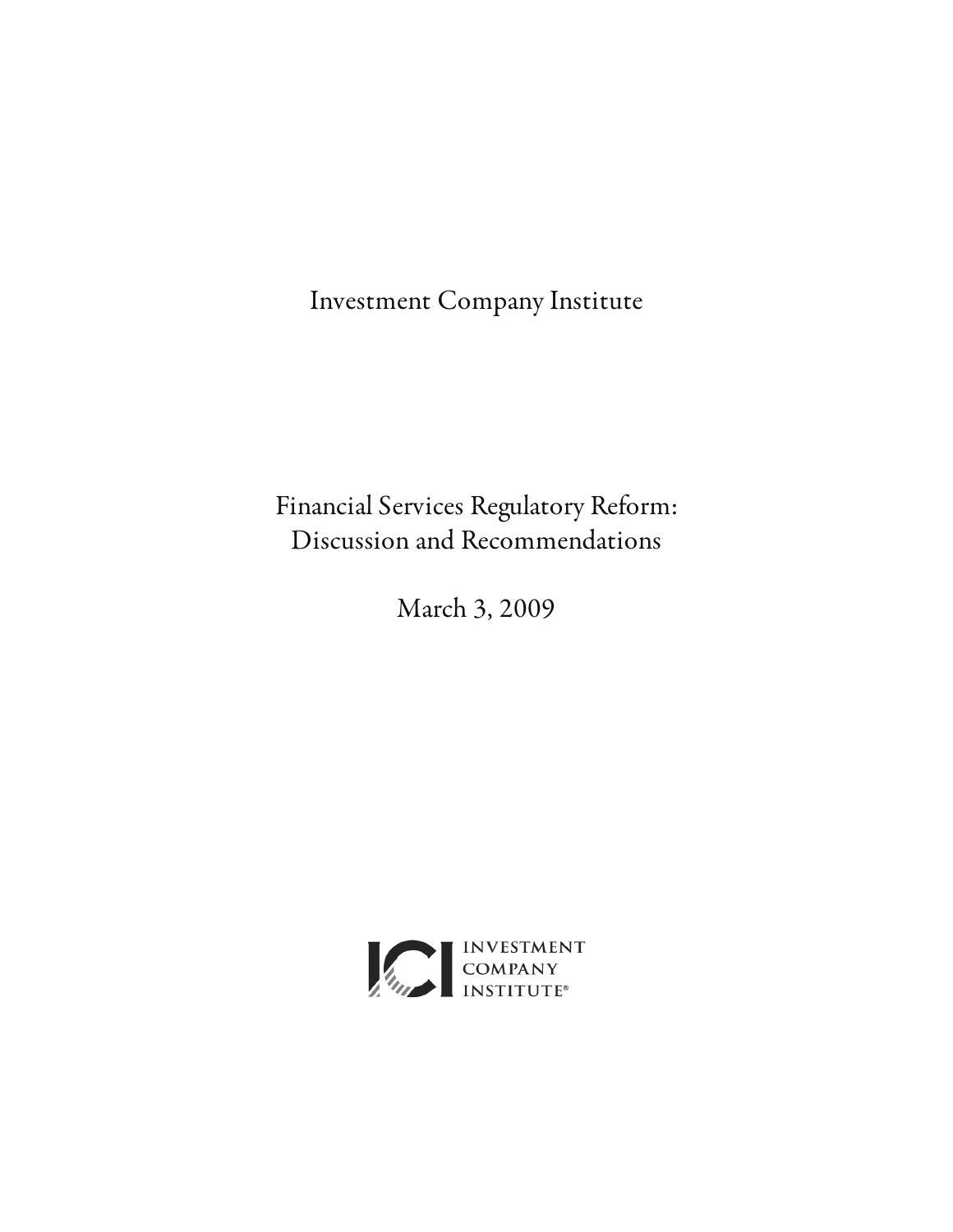#### EXEC UTIVE SUMMARY

 $\overline{a}$ 

Today's financial crisis has demonstrated that the current system for oversight of U.S. financial institutions is insufficient to address modern financial markets. Yet it also affords policymakers with the public mandate necessary to take bold steps to strengthen and modernize regulatory oversight of the financial services industry. In this paper, the Investment Company Institute (ICI), the national association of U.S. investment companies, offers its recommendations on how to achieve meaningful reforms, with particular emphasis on those reforms that most directly affect the functioning of the capital markets and the regulation of investment companies (also referred to as "funds").

To improve the U.S. government's capability to monitor and mitigate risks across our nation's financial system, ICI supports the designation of a new or existing agency or inter-agency body as a "Systemic Risk Regulator." As the financial crisis has shown, our system is vulnerable to risks that have the potential to spread rapidly throughout the system and cause significant damage. The Systemic Risk Regulator should have responsibility for: (1) monitoring the financial markets broadly; (2) analyzing changing conditions in domestic and overseas markets; (3) evaluating the risks of practices as they evolve and identifying those that are of such nature and extent that they implicate the health of the financial system at large; and (4) acting to mitigate such risks in coordination with other responsible regulators. At the same time, very careful consideration should be given to the specifics of how the Systemic Risk Regulator will be authorized to perform its functions and how it will relate to other financial regulators.

More broadly, ICI recommends changes to create a regulatory framework that enhances regulatory efficiency, limits duplication, closes regulatory gaps, and emphasizes the national character of the financial services industry. A new "Capital Markets Regulator" should encompass the combined functions of the Securities and Exchange Commission and the Commodity Futures Trading Commission, thus creating a single independent federal regulator responsible for oversight of U.S. capital markets, market participants, and all financial investment products. Also to achieve these goals, ICI recommends that Congress consider consolidation of the regulatory structure for the banking sector and authorization of an optional federal charter for insurance companies. Such a regulatory framework—with one or more dedicated regulators to oversee each major financial services sector would maintain specialized regulatory focus and expertise, as well as avoid the potential for one industry sector to take precedence over the others in terms of regulatory priorities or the allocation of resources.

To preserve regulatory efficiencies achieved under the National Securities Markets Improvement Act of 1996, Congress should affirm the role of the Capital Markets Regulator as the regulatory standard setter for all registered investment companies. The Capital Markets Regulator's jurisdiction should include money market funds.<sup>1</sup> ICI further envisions the Capital Markets Regulator as the first line of defense with respect to risks across the capital markets. The new agency should be granted explicit authority to regulate in certain areas where there are currently gaps in regulation—in particular, with

<sup>1</sup> ICI has formed a Money Market Working Group that is developing recommendations to improve the functioning of the money market and the operation and regulation of funds investing in that market. The group will identify needed improvements in market and industry practices; regulatory reforms, including improvements to SEC rules governing money market funds; and possibly legislative proposals. The Working Group expects to report its recommendations in the first quarter of 2009.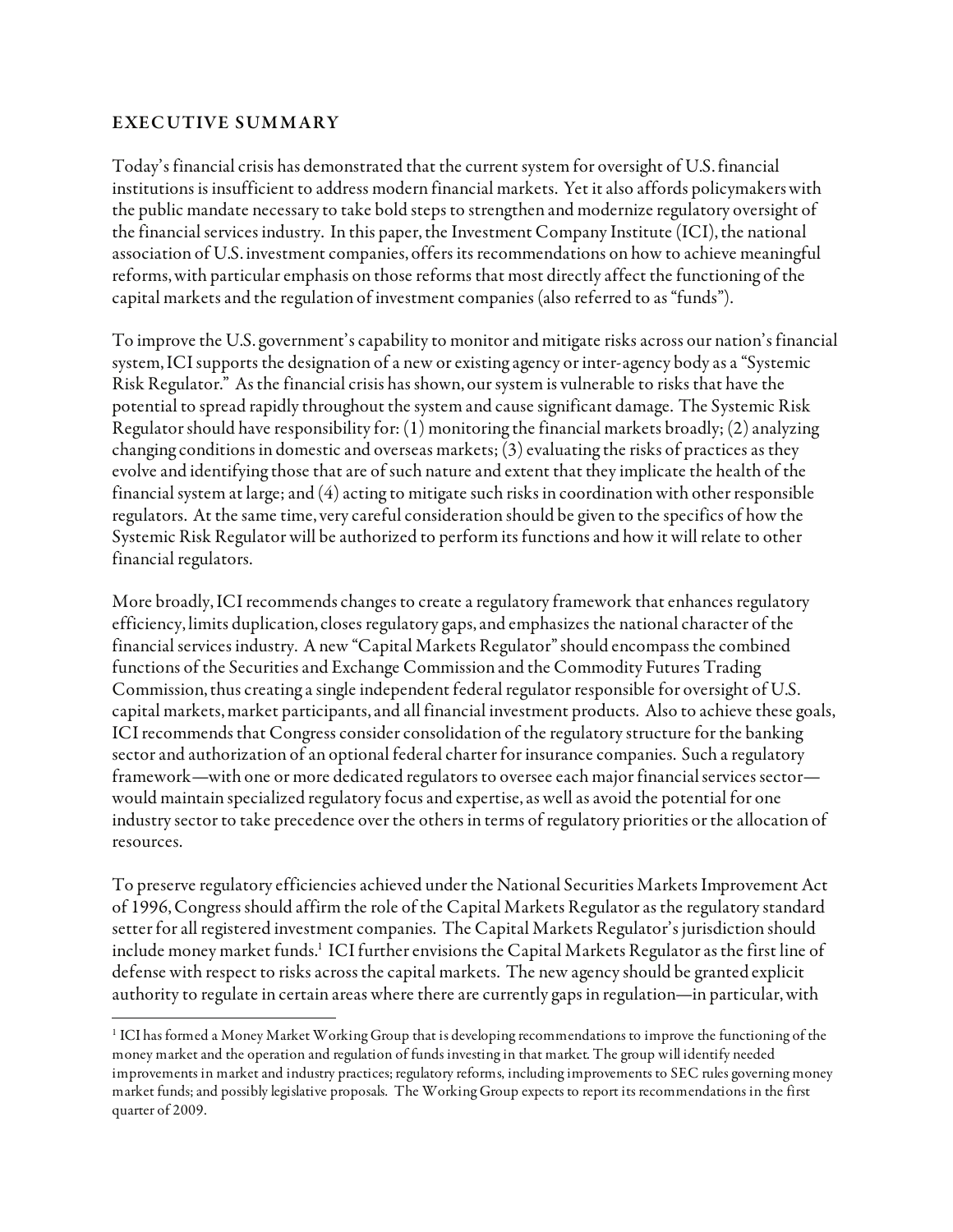regard to hedge funds, derivatives, and municipal securities—and explicit authority to harmonize the legal standards applicable to investment advisers and broker-dealers. In performing its mission, the Capital Markets Regulator should maintain a sharp focus on investor protection and law enforcement. It also should be required to carefully consider the impact of its rulemaking activity on efficiency, competition and capital formation.

Establishing the Capital Markets Regulator presents a very valuable opportunity to "get it right" in terms of how the agency is organized and managed. It is imperative, for example, that the Capital Markets Regulator be able to keep current with market and industry developments and understand their impact on regulatory policy. Ways to achieve this end include hiring more agency staff with significant prior industry experience and establishing a multidisciplinary "Capital Markets Advisory Committee" comprised of private sector representatives from all major sectors of the capital markets. There should be a high-level focus on agency management, perhaps through the designation of a Chief Operating Officer. To perform effectively, the agency must have open and effective lines of internal communication, and mechanisms to facilitate internal coordination and information sharing. We further suggest that the agency would benefit from a comprehensive process for setting regulatory priorities and assessing progress.

Finally, if a new U.S. financial regulatory structure is to be successful in protecting the interests of our nation's savers and investors, there is a critical need for effective coordination and information sharing among the financial regulators, including in particular the Systemic Risk Regulator. Stronger links between regulators and an overriding sense of shared purpose would greatly assist in sound policy development, prioritization of effort, and cooperation with the international regulatory community. ICI observes that the President's Working Group on Financial Markets, with certain modifications, may be the most logical mechanism through which to accomplish this purpose.

We strongly believe that the future of the fund industry depends upon the existence of strong, wellregulated financial institutions operating within a well-regulated financial marketplace that will promote investor confidence, attract global financial business, and enable our institutions to compete more effectively. ICI looks forward to working with other stakeholders and policymakers to strengthen the U.S. financial services regulatory system and to improve its ability to meet new challenges posed by the continuing evolution of the financial markets, market participants, and financial products.

# ABOUT ICI

The Investment Company Institute is the national association of U.S. investment companies, including mutual funds, closed-end funds, exchange-traded funds (ETFs), and unit investment trusts (UITs). ICI seeks to encourage adherence to high ethical standards, promote public understanding, and otherwise advance the interests of funds, their shareholders, directors, and advisers. Members of ICI manage total assets of \$9.88 trillion and serve over 93 million shareholders.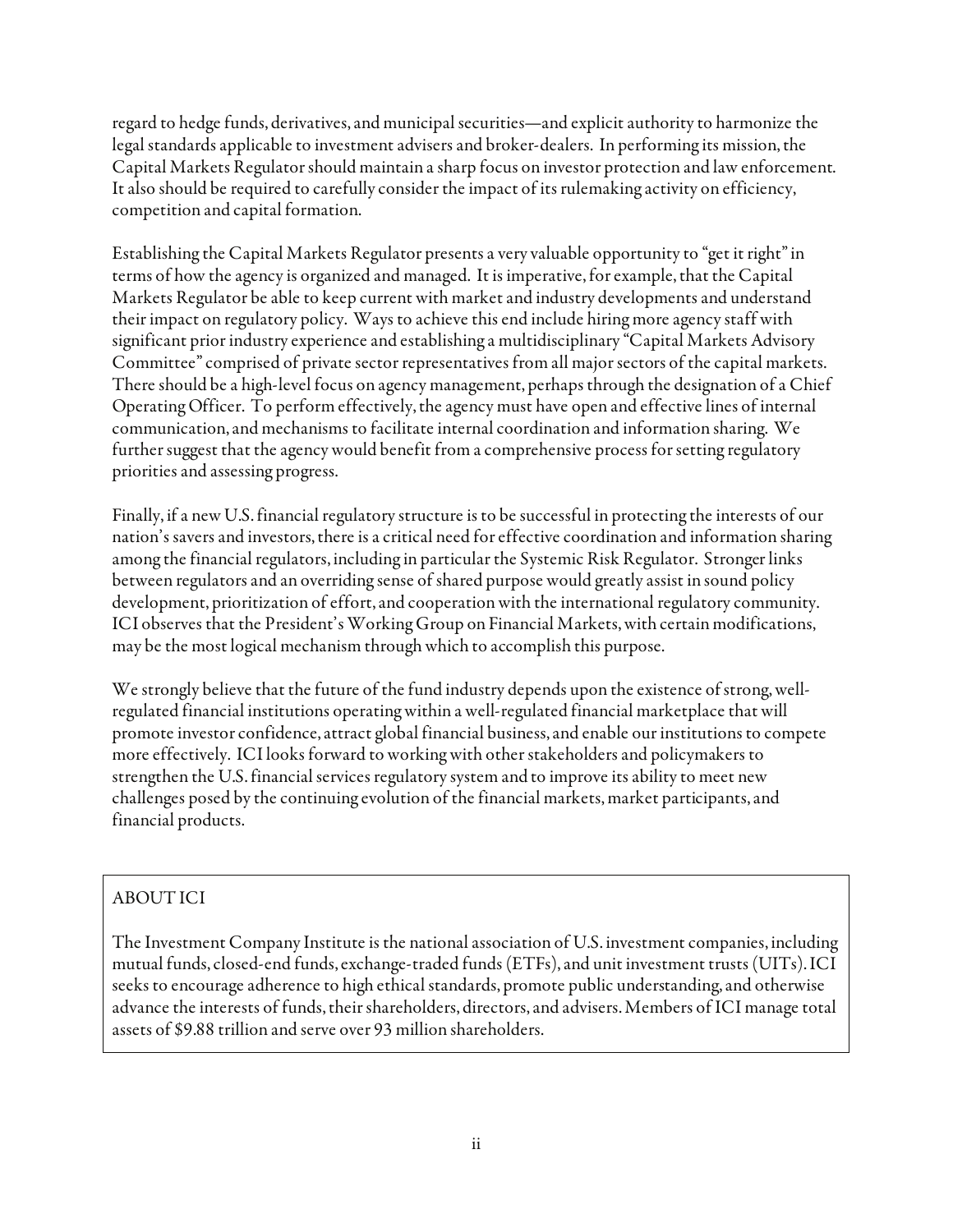### I. INTRODUC TION

 $\overline{a}$ 

Well before mainstream Americans felt the widespread effects of the current financial crisis, many policymakers and commentators were calling for financial services regulatory reform.2 These efforts reflected general agreement that our current organization for oversight of financial institutions is insufficient to address modern financial markets. Recent market events have served to put into much sharper focus the many weaknesses of the current system and the many important linkages that exist between and among the U.S. financial markets and the markets of other developed nations.

Yet the current financial crisis also offers an important opportunity—the chance to have a frank and robust public dialogue about what works and what does not. It further affords policymakers with the public mandate necessary to take bold steps to strengthen and modernize regulatory oversight of the financial services industry.

The debate over financial services regulatory reform will require careful consideration of a multitude of complicated and interconnected issues, and there are many stakeholders in the eventual outcomes of this debate—most importantly, the nation's savers and investors. In this paper, the Investment Company Institute (ICI), the national association of U.S. investment companies,<sup>3</sup> offers its recommendations on how to achieve meaningful reform of financial services regulation. We give particular emphasis to reforms that most directly affect the functioning of the capital markets and the regulation of investment companies (also referred to as "funds").

Investment companies have a unique perspective on our regulatory system, as both issuers of securities and investors in domestic and international securities markets. It has been our experience that, in large measure, the needs of issuers and investors are aligned—that both will benefit from broad and efficient markets, transparency of information, strong investor protections, and within that context, the elimination of unnecessary regulatory impediments to innovation.

We strongly believe that the future of our industry depends upon the existence of strong, wellregulated financial institutions operating within a well-regulated financial marketplace that will promote investor confidence, attract global financial business and enable our institutions to compete more effectively. The reforms suggested in this paper should help to build and foster such a financial system.

 $2$  See, e.g., The Department of the Treasury Blueprint for a Modernized Financial Regulatory Structure (March 2008) ("Treasury Blueprint"), available at http://www.treas.gov/press/releases/reports/Blueprint.pdf; Report and Recommendations: Commission on the Regulation of U.S. Capital Markets in the 21<sup>st</sup> Century, U.S. Chamber of Commerce (March 2007), available at http://www.capitalmarketscommission.com/portal/capmarkets/default.htm; Sustaining New York's and the US' Global Financial Services Leadership (report by McKinsey & Co., Jan. 2007), at http://www.senate.gov/~schumer/SchumerWebsite/pressroom/special\_reports/2007/NY\_REPORT%20\_FINAL.pdf; Interim Report of the Committee on Capital Markets Regulation (Nov. 30, 2006), available on the Committee's website at http://www.capmktsreg.org/research.html.

 $^3$  ICI members include mutual funds, closed-end funds, exchange-traded funds (ETFs) and unit investment trusts (UITs).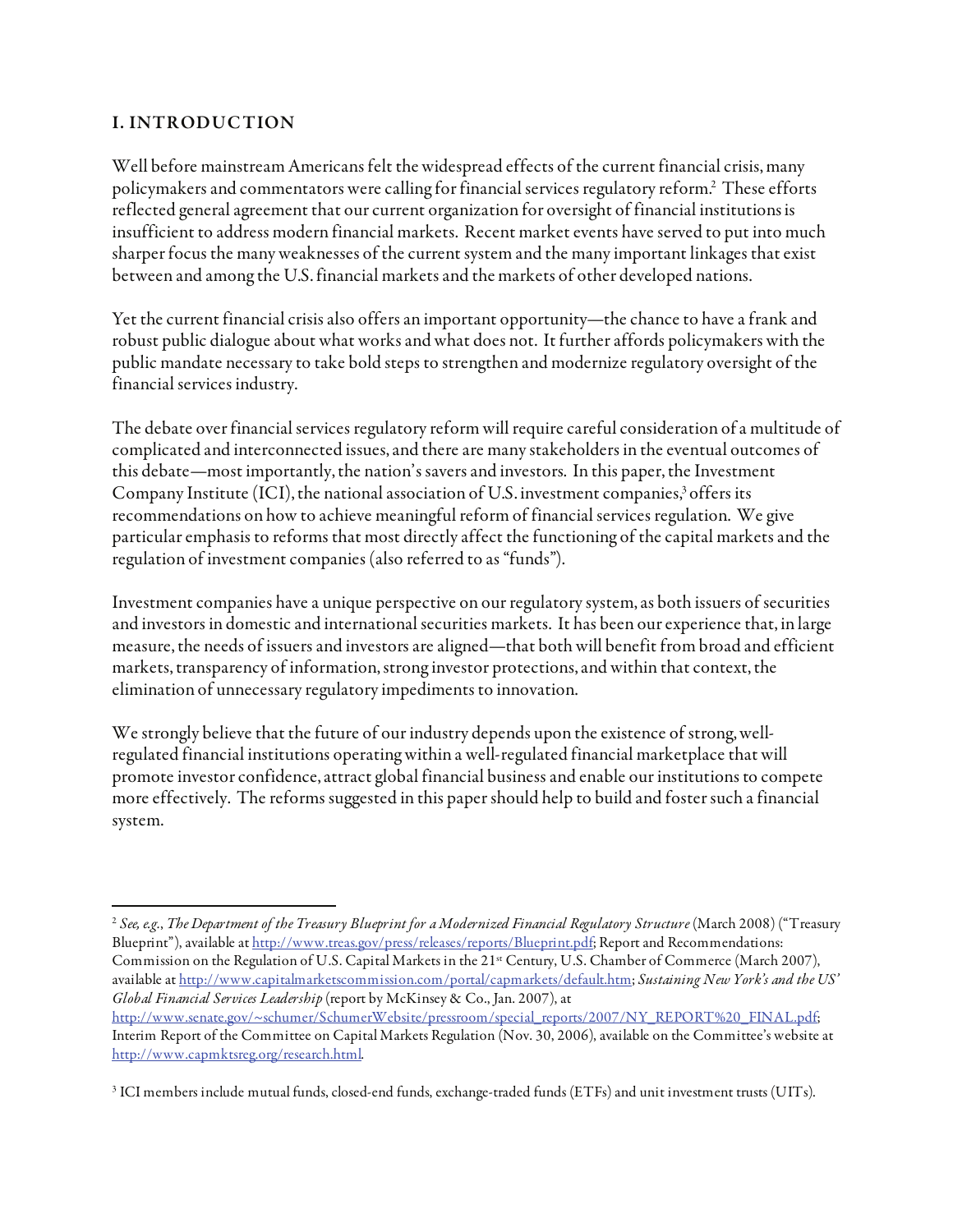Our recommendations and the benefits they are designed to achieve are summarized in Section II below. We elaborate on our recommendations in Section III (Establishment of a Systemic Risk Regulator), Section IV (Formation of a New Capital Markets Regulator), Section V (Regulatory Structure Affecting Other Financial Institutions), and Section VI (Enhanced Inter-agency Coordination and Information Sharing). In Section VII, we discuss in detail the expected benefits from these reforms.

A host of different reform proposals are being advanced—by the new Administration, members of Congress, industry groups, academics, and others. ICI will closely follow these developments and participate in this debate on behalf of the fund industry. We also may refine as appropriate the views expressed in this paper.

## II. SUMMARY OF RECOMMENDATIONS AND EXPECTED BENEFITS

### Recommendations for Reform

ICI recommends that Congress:

- Designate a new or existing agency or inter-agency body to act as a Systemic Risk Regulator.
- Establish a new Capital Markets Regulator encompassing the combined functions of the Securities and Exchange Commission and the Commodity Futures Trading Commission. The Capital Markets Regulator should:
	- $\circ$  be the regulatory standard setter for all registered investment companies, including money market funds;
	- $\circ$  have explicit authority to regulate in certain areas where there are currently gaps in regulation and to harmonize the legal standards that apply to investment advisers and broker-dealers;
	- o maintain a sharp focus on investor protection and law enforcement;
	- $\circ$  carefully consider as well the impact of its rulemaking activity on efficiency, competition and capital formation;
	- o serve as the first line of defense with respect to risks across the capital markets as a whole; and
	- o take proactive steps to maximize its continuing effectiveness, including: establishing the conditions necessary for ongoing dialogue with the regulated industry; establishing mechanisms to stay abreast of market/industry developments; and developing strong capability to conduct economic analysis to support sound rulemaking and oversight.
- Consider consolidation of the regulatory structure for the banking sector.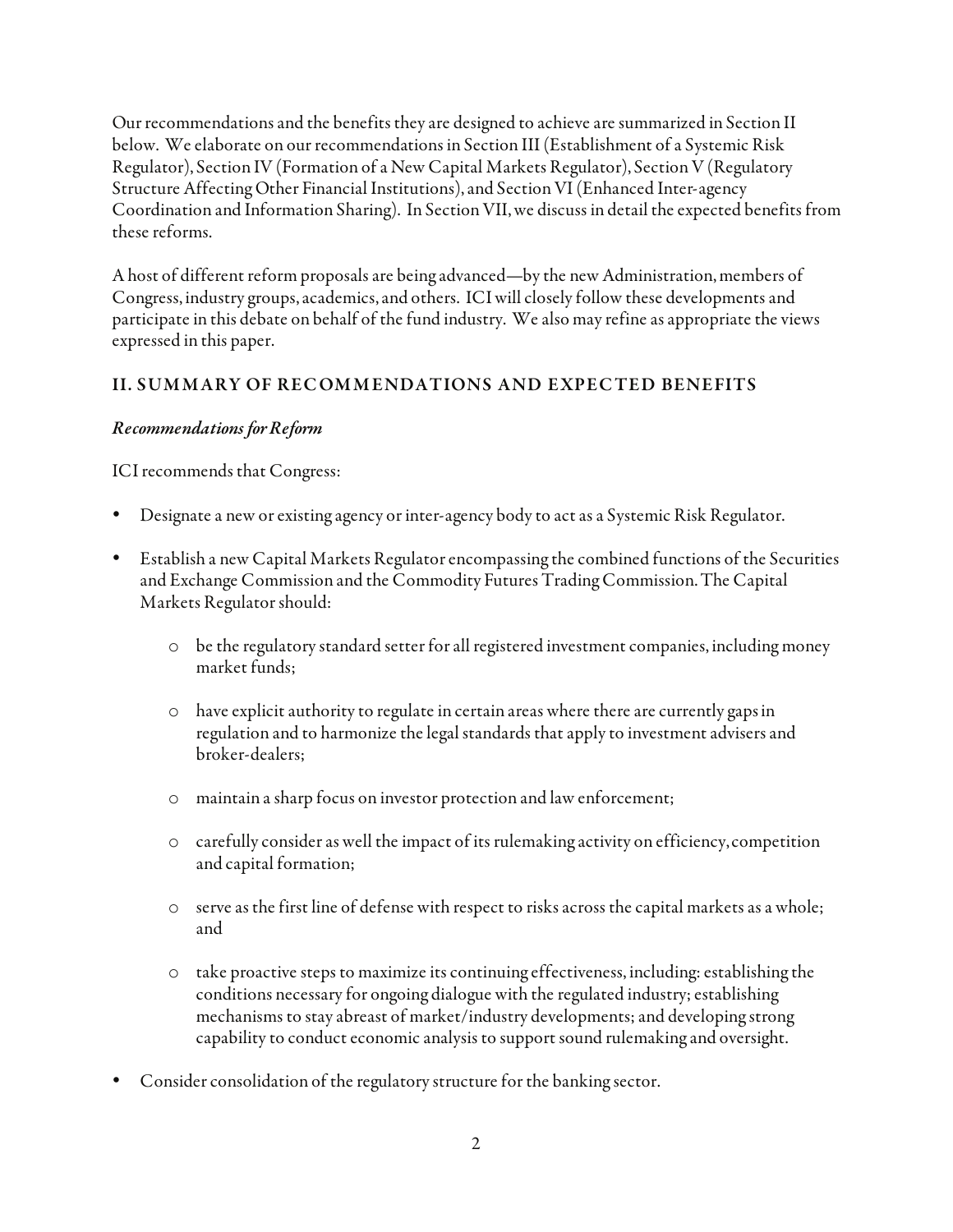- Authorize an optional federal charter for insurance companies.
- Enhance inter-agency coordination and information sharing efforts, including by modernizing the Executive Order authorizing the President's Working Group on Financial Markets.

### Expected Benefits of these Reforms

ICI believes the principal benefits of these reforms would be to:

- Improve the U.S. government's capability to monitor and mitigate risks across our nation's financial system.
- Create a regulatory framework that enhances regulatory efficiency, limits duplication, and emphasizes the national character of the financial services industry.
- Close regulatory gaps to ensure appropriate oversight of all market participants and investment products.
- Preserve specialized regulatory focus and expertise and avoid potential uneven attention to different industries or products.
- Foster a culture of close consultation and dialogue among U.S. financial regulators to facilitate collaboration on issues of common concern.
- Facilitate coordinated interaction with regulators in other jurisdictions, including with regard to risks affecting global capital markets.

# III. ESTABLISHMENT OF A SYSTEMIC RISK REGULATOR

Over the past year, various policymakers and other commentators have called for the establishment of a formal mechanism for identifying, monitoring, and managing risks to the financial system as a whole. For example, in a March 2008 speech, House Financial Services Committee Chairman Barney Frank (D-MA) recommended that Congress consider establishing a "Financial Services Systemic Risk Regulator" that has the capacity and power to assess risk across financial markets and to intervene when appropriate.<sup>4</sup> Around the same time, then-Senator Barack Obama highlighted the need for a process that identifies systemic risks to the financial system.<sup>5</sup>

 $\overline{a}$ <sup>4</sup> See Frank Calls for Significant Changes in Financial Services Regulation, Press Release (March 20, 2008), available at http://financialservices.house.gov/press110/press0320082.shtml. Likewise, the Treasury Blueprint issued shortly thereafter suggested that an optimal regulatory structure would include the designation of a market stability regulator responsible for overall issues of financial market stability.

<sup>&</sup>lt;sup>5</sup> See Remarks of Senator Barack Obama: Renewing the American Economy, New York, NY (March 27, 2008), available at http://www.barackobama.com/2008/03/27/remarks\_of\_senator\_barack\_obam\_54.php.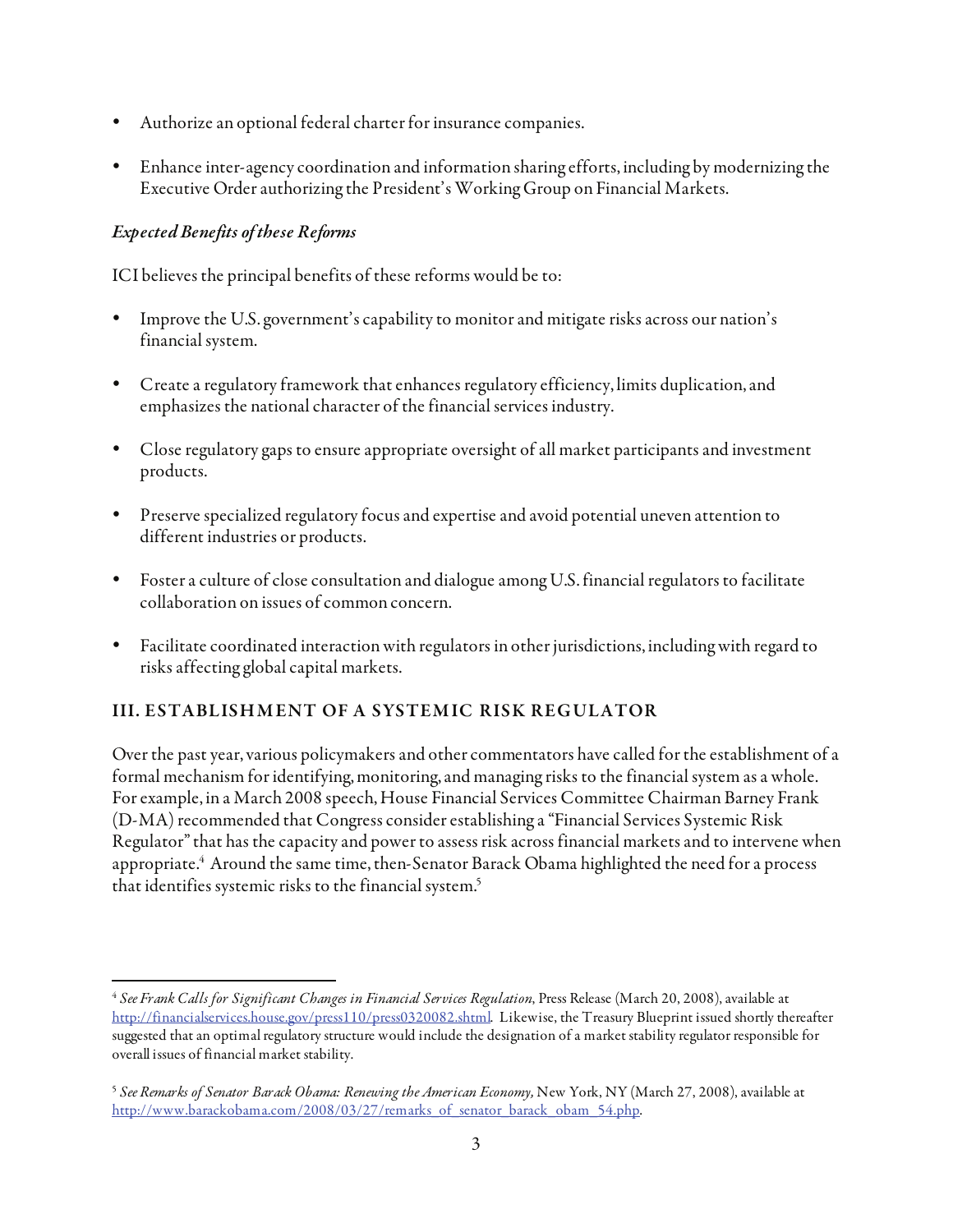The deepening financial crisis has further exposed the vulnerability of our financial system to risks that have the potential to spread rapidly throughout the system and cause significant damage. It has led to a growing consensus that bold steps are needed to equip regulators to better anticipate and address such risks. Analyses of the causes of the current crisis suggest that systemic risks may be occasioned by, for example: (1) excessive leveraging by financial institutions; (2) a lack of transparency regarding risky practices; and (3) institutions or activities that fall through gaps in the regulatory framework. Systemic risks—whether they are attributable to excessive risk taking by some market participants or to other causes—can negatively impact investment companies, thereby making it more difficult for their shareholders to achieve important financial goals.

Subject to important cautions, ICI supports the designation of a new or existing agency or inter-agency body as a "Systemic Risk Regulator." Broadly stated, the goal in establishing a Systemic Risk Regulator should be to provide greater overall stability to the financial system as a whole. The Systemic Risk Regulator should have responsibility for: (1) monitoring the financial markets broadly; (2) analyzing changing conditions in domestic and overseas markets; (3) evaluating the risks of practices as they evolve and identifying those that are of such nature and extent that they implicate the health of the financial system at large; and (4) acting to mitigate such risks in coordination with other responsible regulators.

Very careful consideration must be given to the specifics of how the Systemic Risk Regulator will be authorized to perform its functions. In particular, the legislation establishing the Systemic Risk Regulator should be crafted to avoid imposing undue constraints or inapposite forms of regulation on normally functioning elements of the financial system, or stifling innovations, competition or efficiencies. By way of example, it has been suggested that a Systemic Risk Regulator could be given the authority to identify financial institutions that are "systemically significant" and to oversee those institutions directly. Despite its seeming appeal, such an approach could have very serious anticompetitive effects if the identified institutions were viewed as "too big to fail" and thus judged by the marketplace as safer bets than their smaller, "less significant" competitors.<sup>6</sup>

Additionally, the Systemic Risk Regulator should not be structured to simply add another layer of bureaucracy or to displace the primary regulator(s) responsible for capital markets, banking or insurance. Legislation establishing the Systemic Risk Regulator thus should define the nature of the relationship between this new regulator and the primary regulator(s) for each industry sector. This should involve placing explicit limitations on the extent of the authority granted to the Systemic Risk Regulator, as well as identifying specific areas in which the Systemic Risk Regulator and primary regulator(s) should work together. We believe, for example, that the primary regulators have a critical role to play by acting as the first line of defense with regard to detecting potential risks within their spheres of expertise.

How these issues are resolved will have a very real impact on registered investment companies, as both issuers and investors in the capital markets. Money market funds, for example, are comprehensively regulated under the Investment Company Act of 1940 and subject to special requirements that limit

<sup>-</sup> $6$  See, e.g., Peter J. Wallison, Regulation Without Reason: The Group of Thirty Report, AEI Financial Services Outlook (Jan. 2009), available at http://www.aei.org/publications/pubID.29285/pub\_detail.asp.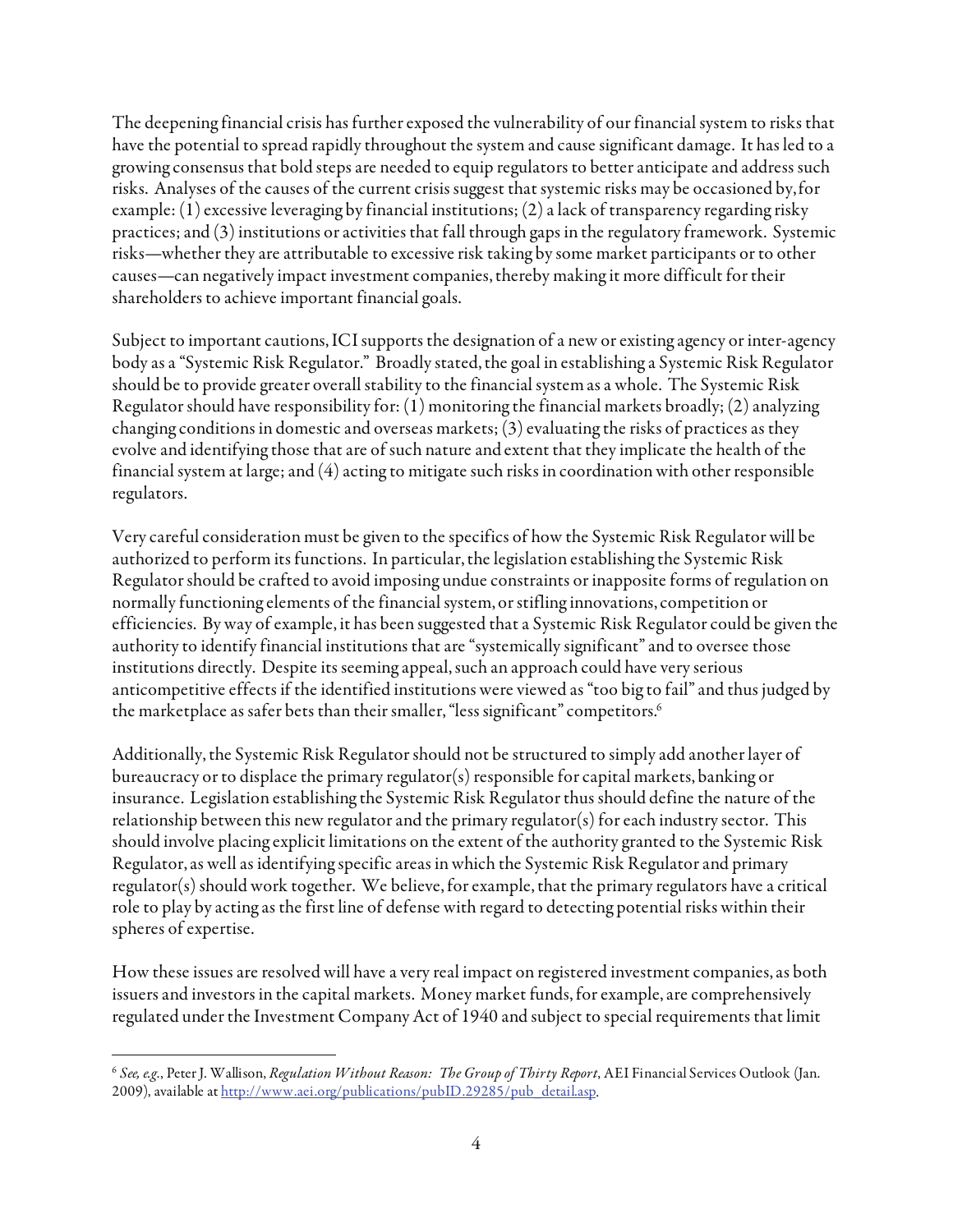the fund's exposure to credit risk and market risk.7 These strong regulatory protections, administered by the SEC for nearly three decades, have made money market funds an effective cash management tool for retail and institutional investors and an important source of short-term financing for American business and municipalities. Given the size of this industry segment<sup>8</sup> and its important role in our nation's money markets, money market funds are likely to be on the radar screen of the Systemic Risk Regulator as it monitors the financial markets. The type of information about money market funds that the Systemic Risk Regulator may need to perform this function, and how the regulator will obtain that information, are just two of the specific issues that will need to be carefully considered. As a threshold matter, however, ICI firmly believes that regulation and oversight of money market funds must be the province of the Capital Markets Regulator.

ICI will closely follow the debate over the establishment of a Systemic Risk Regulator, and will inform policymakers as to the fund industry's views of future proposals.

### IV. FORMATION OF A NEW CAPITAL MARKETS REGULATOR

Currently, securities and futures are subject to separate regulatory regimes under different federal regulators. This system reflects historical circumstances that have changed significantly. As recently as the mid-1970s, for example, agricultural products accounted for most of the total U.S. futures exchange trading volume. By the late 1980s, a shift from the predominance of agricultural products to financial instruments and currencies was readily apparent in the volume of trading on U.S. futures exchanges. In addition, as new, innovative financial instruments were developed, the lines between securities and futures often became blurred. The existing, divided regulatory approach has resulted in jurisdictional disputes, regulatory inefficiency, and gaps in investor protection. With the increasing convergence of securities and futures products, markets, and market participants, the current system makes little sense. To bring a consistent policy focus to U.S. capital markets, we recommend the creation of a Capital Markets Regulator as a new agency that would encompass the combined functions of the SEC and the CFTC.

As the federal regulator responsible for overseeing all financial investment products, it is imperative that the Capital Markets Regulator—like the SEC and the CFTC—be established by Congress as an independent agency, with an express statutory mission and the rulemaking and enforcement powers necessary to carry out that mission.<sup>9</sup> A critical part of that mission should be for the new agency to maintain a sharp focus on investor protection and law enforcement. And Congress should ensure that the agency is given the resources it needs to fulfill its mission. Most notably, the Capital Markets Regulator must have the ability to attract personnel with the necessary market experience to fully grasp the complexities of today's global marketplace.

<sup>-</sup> $^7$  The term "credit risk" refers to the exposure of securities, through default or otherwise, to risks associated with the creditworthiness of the issuer. The term "market risk" refers to the exposure of securities to significant changes in value due to changes in prevailing interest rates.

<sup>8</sup> Money market funds had assets of approximately \$3.9 trillion under management as of February 2009.

 $^9$  Currently, regulatory oversight of both the securities and futures industries involves various self-regulatory organizations. In establishing the Capital Markets Regulator, Congress will need to determine the appropriate role for any such organization(s).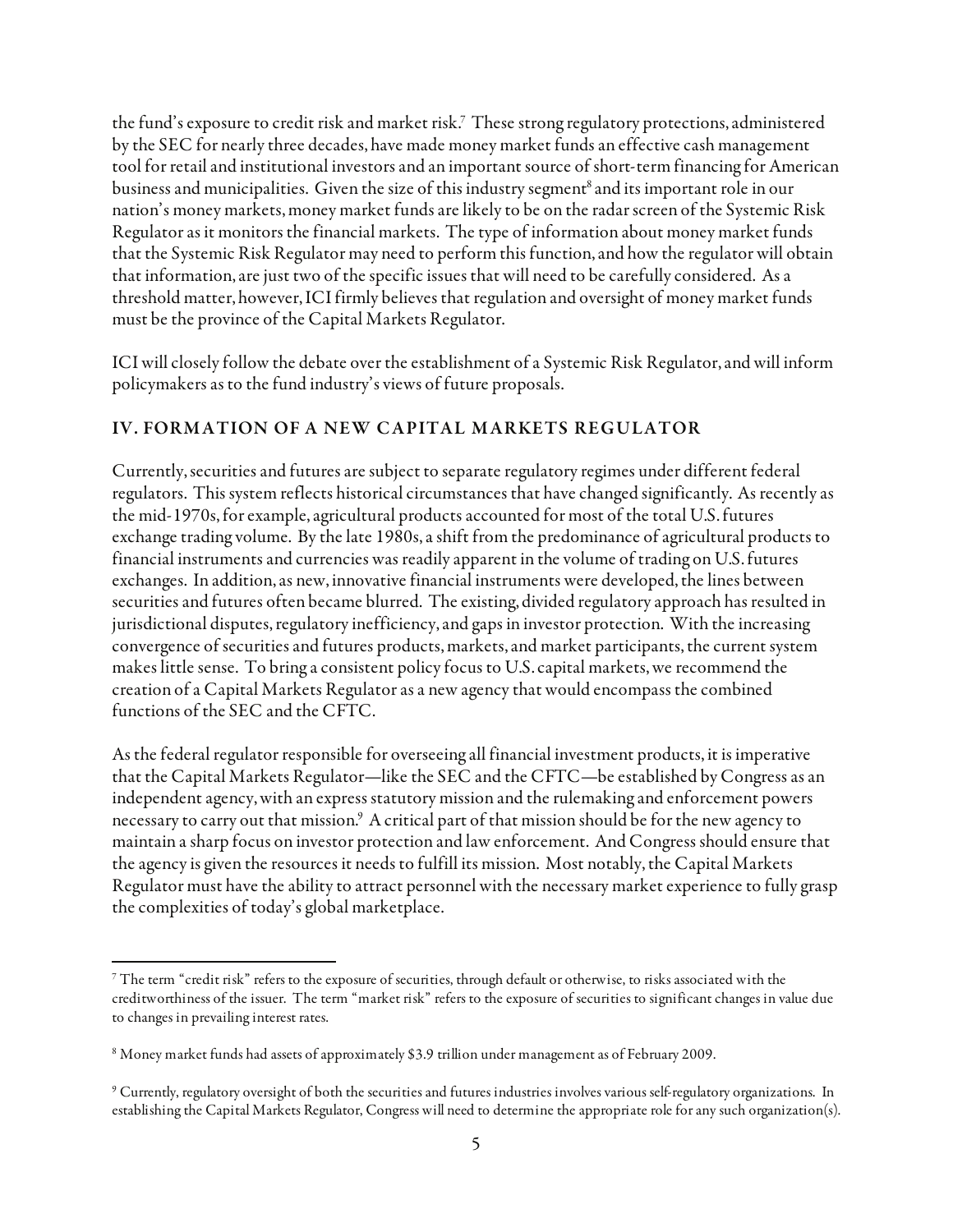#### A. Scope of Authority

ICI recommends that the Capital Markets Regulator assume on an integrated basis the responsibilities currently handled by the SEC and the CFTC. For the SEC, those functions include requiring public companies to disclose financial and other information to the public; overseeing various market participants, including securities exchanges, broker-dealers, investment advisers, and investment companies; and enforcing the securities laws. The SEC also oversees the setting of accounting standards for public companies. For its part, the CFTC regulates the commodity futures and option markets. It oversees various entities including exchanges, clearing facilities, and market participants such as futures commission merchants, commodity pool operators, and commodity trading advisors. Through its oversight and enforcement powers, it seeks to protect market users and the public from fraud, manipulation, and abusive practices.

Of particular importance to the fund industry is to ensure that the Capital Markets Regulator is authorized: (1) to act as the regulatory standard setter for all registered investment companies, as is the case now with the SEC; (2) to regulate in certain areas where there are currently gaps that have the potential to impact the capital markets and market participants; and (3) to regulate broker-dealers and investment advisers in a consistent manner when they provide similar services to investors.

#### 1. Regulation of Registered Investment Companies

In creating the new regulator, Congress should take note of the important benefits that have flowed from the shared system of federal-state oversight established by the National Securities Markets Improvement Act of 1996 (NSMIA). Under this system, federal law governs all substantive regulation of investment companies and states have concurrent authority to protect against fraud. NSMIA represented the judgment of Congress that "the system of dual federal and state securities regulation  $haf[d]$  resulted in a degree of duplicative and unnecessary regulation ... that, in many instances, [was] redundant, costly, and ineffective."10 In recognition of the national character of the market in which investment companies operate, and to secure the regulatory efficiencies Congress intended, Congress should affirm the role of the Capital Markets Regulator as the regulatory standard setter for registered investment companies. The Capital Markets Regulator's regulatory jurisdiction should include the authority to regulate money market funds.<sup>11</sup>

 $\overline{a}$ 10 Joint Explanatory Statement of the Committee of Conference, Conference Report—National Securities Markets Improvement Act of 1996, H.R. 3005, H.R. CONF. REP. NO. 104-864 (1996).

<sup>&</sup>lt;sup>11</sup> ICI has formed a Money Market Working Group that is developing recommendations to improve the functioning of the money market and the operation and regulation of funds investing in that market. The group will identify needed improvements in market and industry practices; regulatory reforms, including improvements to SEC rules governing money market funds; and possibly legislative proposals. The Working Group expects to report its recommendations in the first quarter of 2009.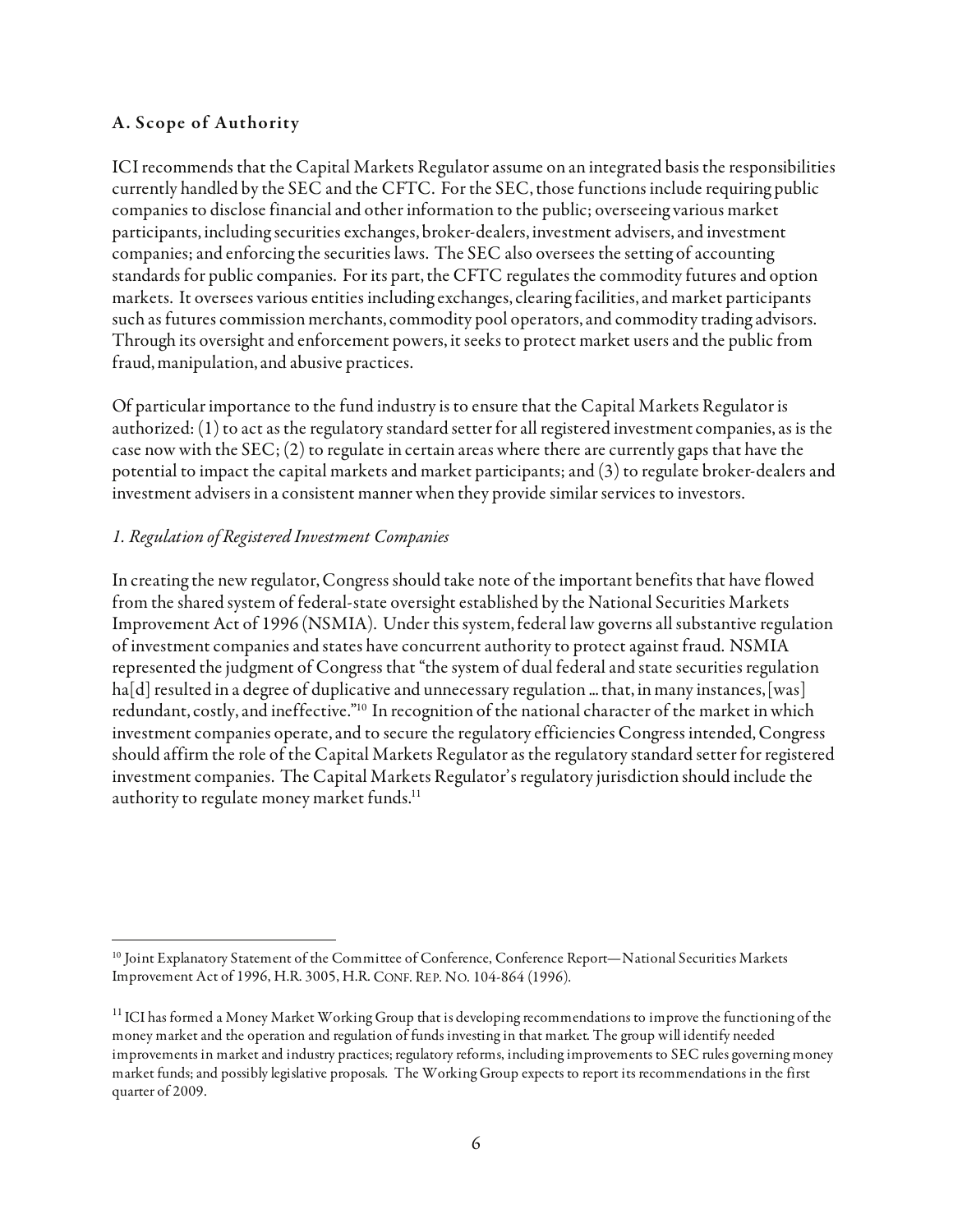### 2. Regulatory Gaps

The Capital Markets Regulator should have express regulatory authority in the following areas:

- *Hedge funds and other unregulated private pools of capital*. The Capital Markets Regulator should be authorized to provide oversight over hedge funds and other unregulated pooled products with respect to, at a minimum, their potential impact on the capital markets  $(e.g.,$  require nonpublic reporting of information such as investment positions and strategies that could bear on systemic risk and adversely impact other market participants).
- **Derivatives.** The Capital Markets Regulator should have clear authority to adopt measures to increase transparency and reduce counterparty risk of certain over-the-counter derivatives, while not unduly stifling innovation.
- *Municipal Securities.* The Capital Markets Regulator should be granted expanded authority over the municipal securities market, and use this authority to ensure that investors have timely access to relevant and reliable information about municipal securities offerings. Currently, the SEC and the Municipal Securities Rulemaking Board are prohibited from requiring issuers of municipal securities to file disclosure documents before the securities are sold. As a result, existing disclosures are limited, non-standardized and often stale, and there are numerous disparities from the corporate issuer disclosure regime.

### 3. Regulation of Investment Advisers and Broker-Dealers

The Capital Markets Regulator also should have explicit authority to harmonize the regulatory regimes governing investment advisers and broker-dealers. What once were real distinctions in the businesses of advisers and broker-dealers are no longer so clear, to the point that retail investors are largely unable to distinguish the services of an adviser from those of a broker-dealer. These two types of financial intermediaries, and their customers and clients, deserve a coherent regulatory structure that provides adequate investor protections—including, in particular, a consistent standard of care—without overlapping or unnecessary regulation.

## B. M ission

The SEC describes its mission as "to protect investors, maintain fair, orderly and efficient markets, and facilitate capital formation." For its part, the CFTC states that its mission is "to protect market users and the public from fraud, manipulation and abusive practices related to the sale of commodity and financial futures and options, and to foster open, competitive, and financially sound futures and options markets." The differing focus expressed in these two mission statements is reflective of historical distinctions in the securities and futures industries, including with regard to the purposes of their respective markets and the participants in those markets. As growing convergence within these two industries suggests the creation of a unified regulator for the capital markets, it is important to consider how the mission statement for the new regulator can best reflect this convergence.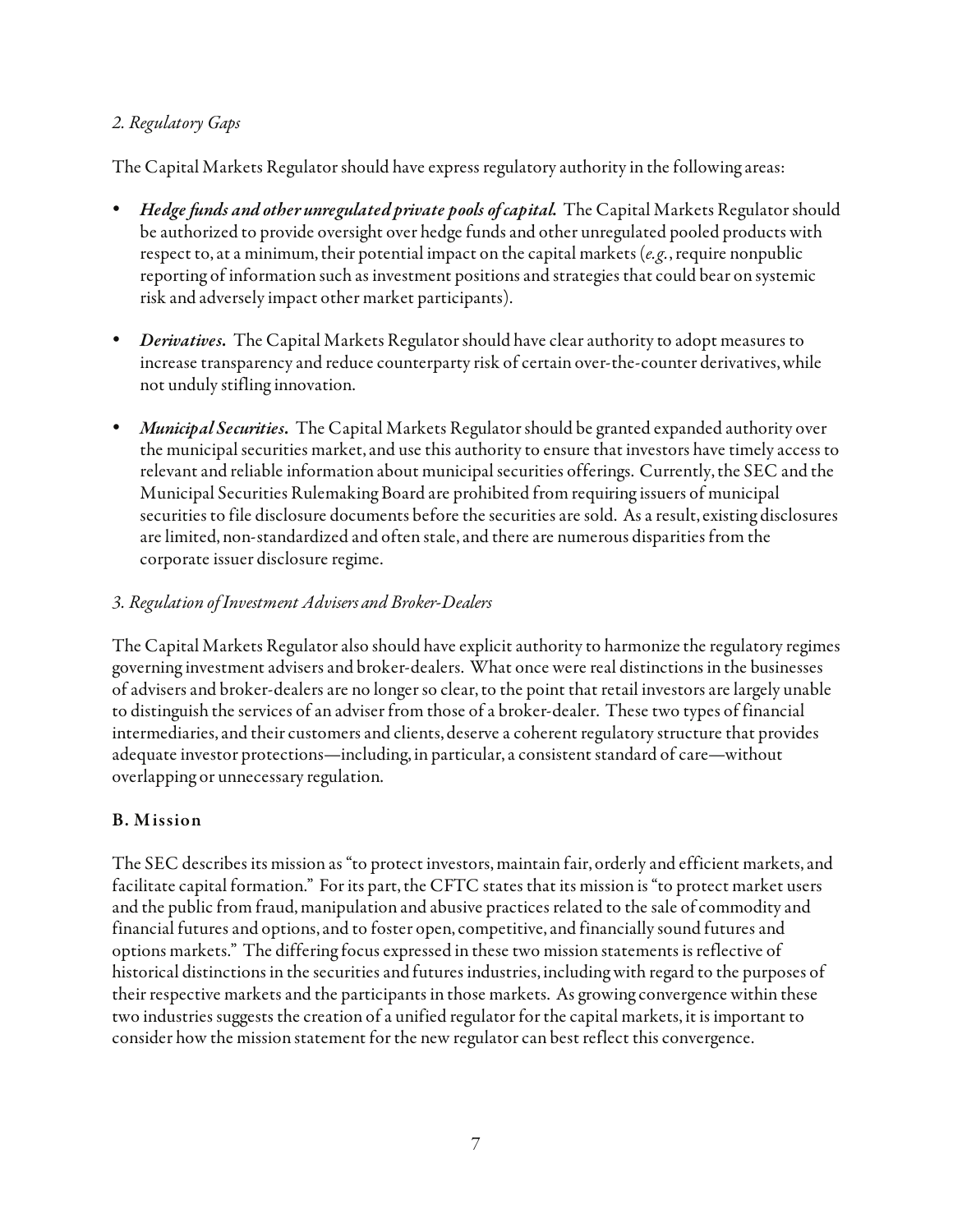From the perspective of the fund industry, the mission of the Capital Markets Regulator must involve maintaining a sharp focus on investor protection, supported by a comprehensive enforcement program. This core feature of the SEC's mission has consistently distinguished the agency from the banking regulators, who are principally concerned with the safety and soundness of the financial institutions they regulate, and it has generally served investors well over the years.

At the same time, the SEC is required by NSMIA to consider, in determining whether a proposed regulation is consistent with the public interest, both the protection of investors *and* whether the regulation would promote efficiency, competition and capital formation. This NSMIA requirement suggests that Congress did not view investor protection and efficiency, competition, and capital formation as being competing considerations, but rather determined that each is relevant to the development of sound capital markets regulation. We strongly believe that the Capital Markets Regulator should be subject to the same requirements.<sup>12</sup> Investors are not well served, for example, by rulemaking actions that create significant inefficiencies or have anti-competitive effects in the marketplace, which ultimately result in increased costs for investors.

Combining the market-related missions of the SEC and CFTC should be more straightforward. Generally speaking, each agency is called upon to maintain the integrity of the markets under its jurisdiction. The same must be true for the new Capital Markets Regulator. As the ongoing financial crisis demonstrates, it is imperative that the task of maintaining market integrity be viewed broadly to include monitoring and addressing risks across the markets as a whole. Formally assigning some level of responsibility to the Capital Markets Regulator in this area makes sense. Given its expertise and its position as the primary regulator of these markets, the Capital Markets Regulator can serve as the first line of defense with regard to detecting problems in the capital markets. While this approach could result in some potential overlap with the responsibilities of the Systemic Risk Regulator, we believe that any inefficiencies may be minimized through effective coordination and information sharing.

## C . Agency M anagement and Organization

It is axiomatic in the private sector that a company's success is directly related to the soundness of its management. The same principle holds true for public sector entities. But management improvements take time and serious attention, not to mention allocation of resources. Given that they often experience frequent turnovers in leadership and strained resources, it is not surprising that government agencies can find it particularly difficult to undertake and sustain significant management reforms. Establishing a new agency presents a very valuable opportunity to "get it right" as part of that process.

There is also an opportunity to make sound decisions up-front about how to organize the new agency. In so doing, it is important not to simply use the current structure of the SEC and/or the CFTC as a starting point. In the case of the SEC, for example, its current organizational structure largely took shape in the early 1970s and reflects the operation of the securities markets of that day. Rather, the objective should be to build an organization that not only is more reflective of today's markets, market participants and investment products, but also will be flexible enough to regulate the markets and products of tomorrow.

 $\overline{a}$ <sup>12</sup> Curiously, the SEC's description of its own mission (see http://www.sec.gov/about/whatwedo.shtml) omits any reference to promoting competition—notwithstanding the specific requirement under NSMIA to consider this factor.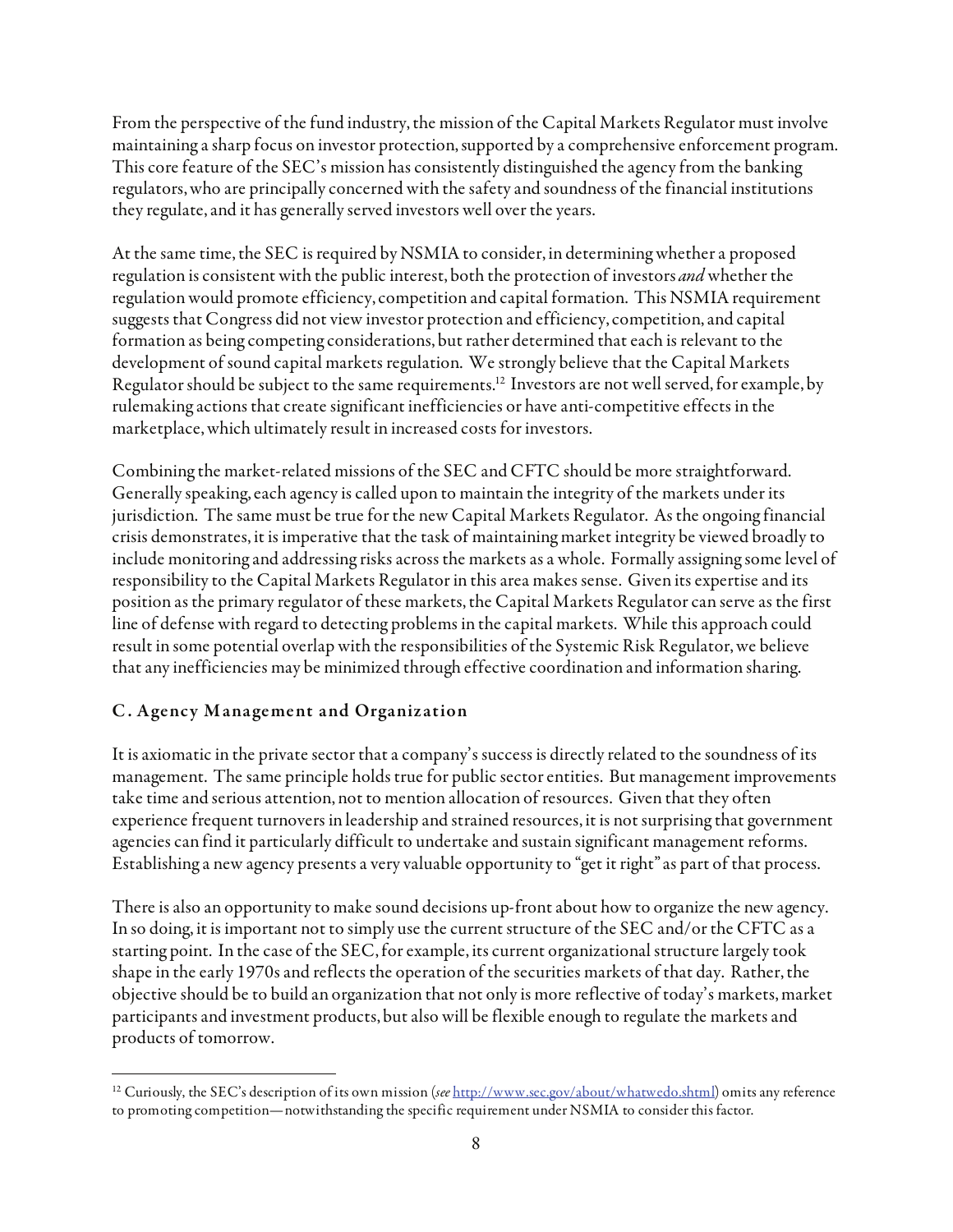We offer the following thoughts with regard to management and organization of the Capital Markets Regulator:

- *Ensure high-level focus on agency management.* One approach would be to designate a Chief Operating Officer for this purpose.
- Implement a comprehensive process for setting regulatory priorities and assessing progress. It may be helpful to draw upon the experience of the United Kingdom's Financial Services Authority, which seeks to follow a methodical approach that includes developing a detailed annual business plan establishing agency priorities and then reporting annually the agency's progress in meeting prescribed benchmarks.
- Promote open and effective lines of communication among the regulator's Commissioners and between its Commissioners and staff. Such communication is critical to fostering awareness of issues and problems as they arise, thus increasing the likelihood that the regulator will be able to act promptly and effectively. A range of approaches may be appropriate to consider in meeting this goal, including whether sufficient flexibility is provided under the Government in the Sunshine Act, and whether the number of Commissioners should be greater than the current number at the SEC and at the CFTC (currently, each agency has five).
- Align the inspections and examinations functions and the policymaking divisions. This approach would have the benefit of keeping staff in the policymaking divisions updated on current market and industry developments, as well as precluding any *de facto* rulemaking by the regulator's inspections staff.
- Develop mechanisms to facilitate coordination and information sharing among the policymaking divisions. These mechanisms would help to ensure that the regulator speaks with one voice.

# D. Additional Steps To Maximize Effectiveness

ICI believes that the following proactive steps will greatly enhance the ability of the Capital Markets Regulator to fulfill its mission successfully when carrying out its regulatory responsibilities and should be priorities for the new agency.

## 1. Establish the conditions necessary for constructive, ongoing dialogue with the regulated industry

The Capital Markets Regulator should seek to facilitate closer, cooperative interaction with the entities it regulates to identify and resolve problems, to determine the impact of problems or practices on investors and the market, and to cooperatively develop best practices that can be shared broadly with market participants. Incorporating a more preventative approach would likely encourage firms to step forward with self-identified problems and proposed resolutions. The net result is that the Capital Markets Regulator would pursue its investor protection responsibilities through various means not always involving enforcement measures, although strong enforcement must remain an important weapon in the regulator's arsenal.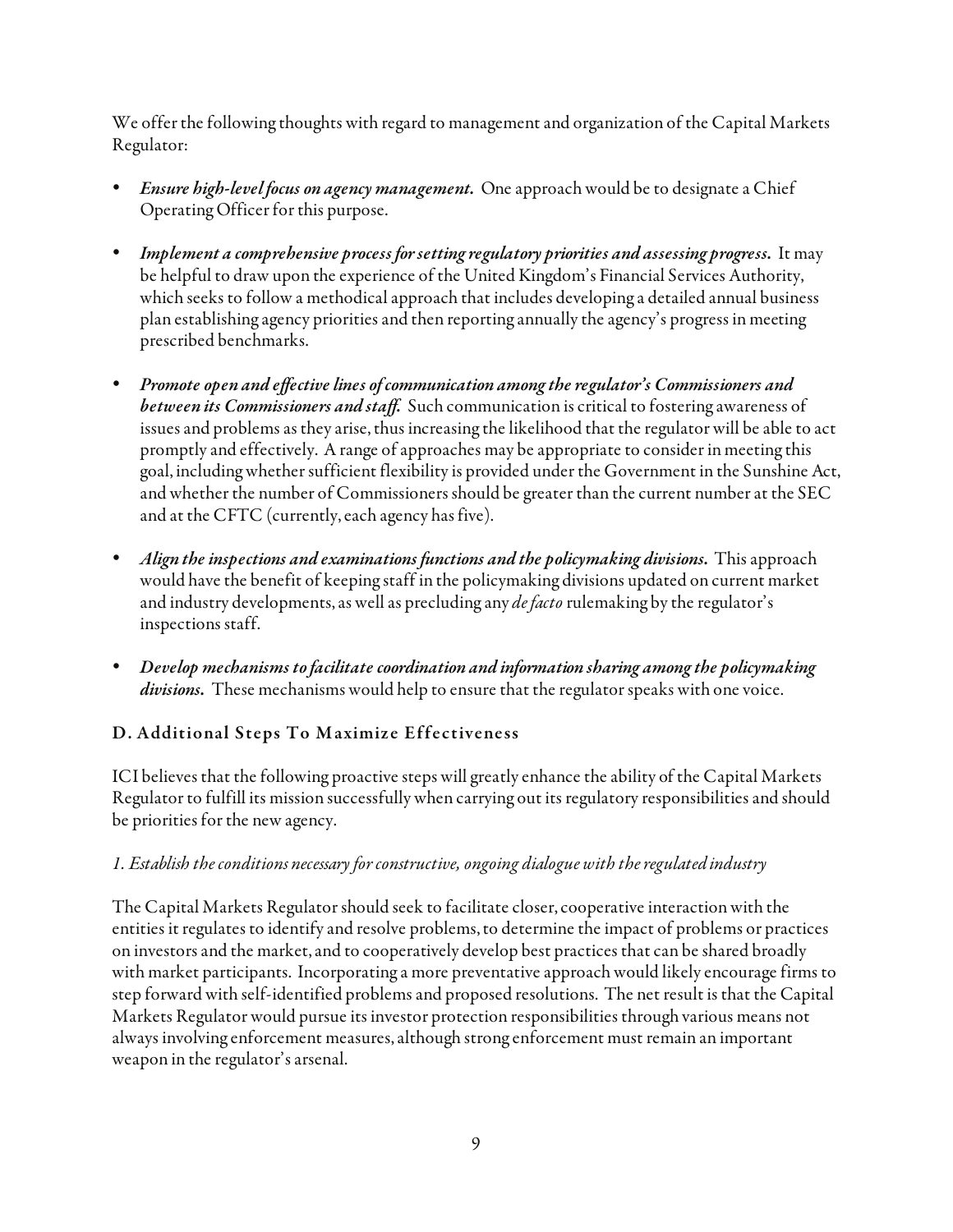### 2. Establish mechanisms to stay abreast of market and industry developments

The Capital Markets Regulator would benefit from the establishment of one or more external mechanisms designed to help the agency stay abreast of market and industry issues and developments, including developments and practices in non-U.S. jurisdictions as appropriate. For example, several federal agencies—including both the SEC and CFTC—utilize a range of advisory committees. Such committees, which generally have significant private sector representation, may be established to provide recommendations on a discrete set of issues facing the agency  $(e.g., the SEC's Advisory$ Committee on Improvements to Financial Reporting) or to provide regular information and guidance to the agency (e.g., the CFTC's Agricultural Advisory Committee).

ICI believes that a multidisciplinary "Capital Markets Advisory Committee" could be a very effective mechanism for providing the Capital Markets Regulator with "real world" perspectives and insights on an ongoing basis. We recommend that such a committee be comprised primarily of private sector representatives from all major sectors of the capital markets, and include one or more members representing funds and asset managers. Additionally, the Capital Markets Advisory Committee should be specifically established in, and required by, the legislation creating the Capital Markets Regulator. Such a statutory mandate would emphasize the importance of this advisory committee to the agency's successful fulfillment of its mission.

The establishment of an advisory committee would complement other efforts by the Capital Markets Regulator to monitor developments affecting the capital markets and market participants. These efforts should include, first and foremost, hiring more staff members with significant prior industry experience. Their practical perspective would enhance the agency's ability to keep current with market and industry developments and better understand the impact of such developments on regulatory policy.

### 3. Apply reasonably comparable regulation to like products and services

Different investment products often are subject to different regulatory requirements, often with good reason. At times, however, heavier regulatory burdens have been placed on funds than on other investment products that share similar features and are sold to the same customer base. It does not serve investors well if the regulatory requirements placed on funds—however well-intentioned—end up discouraging investment advisers from entering or remaining in the fund business, dissuading portfolio managers from managing funds as opposed to other investment products, or creating disincentives for brokers and other intermediaries to sell fund shares. It is critically important for the Capital Markets Regulator to be sensitive to this dynamic in its rulemakings. Among other things, in analyzing potential new regulatory requirements for funds, the Capital Markets Regulator should consider whether other investment products raise similar policy concerns and thus should be subject to comparable requirements.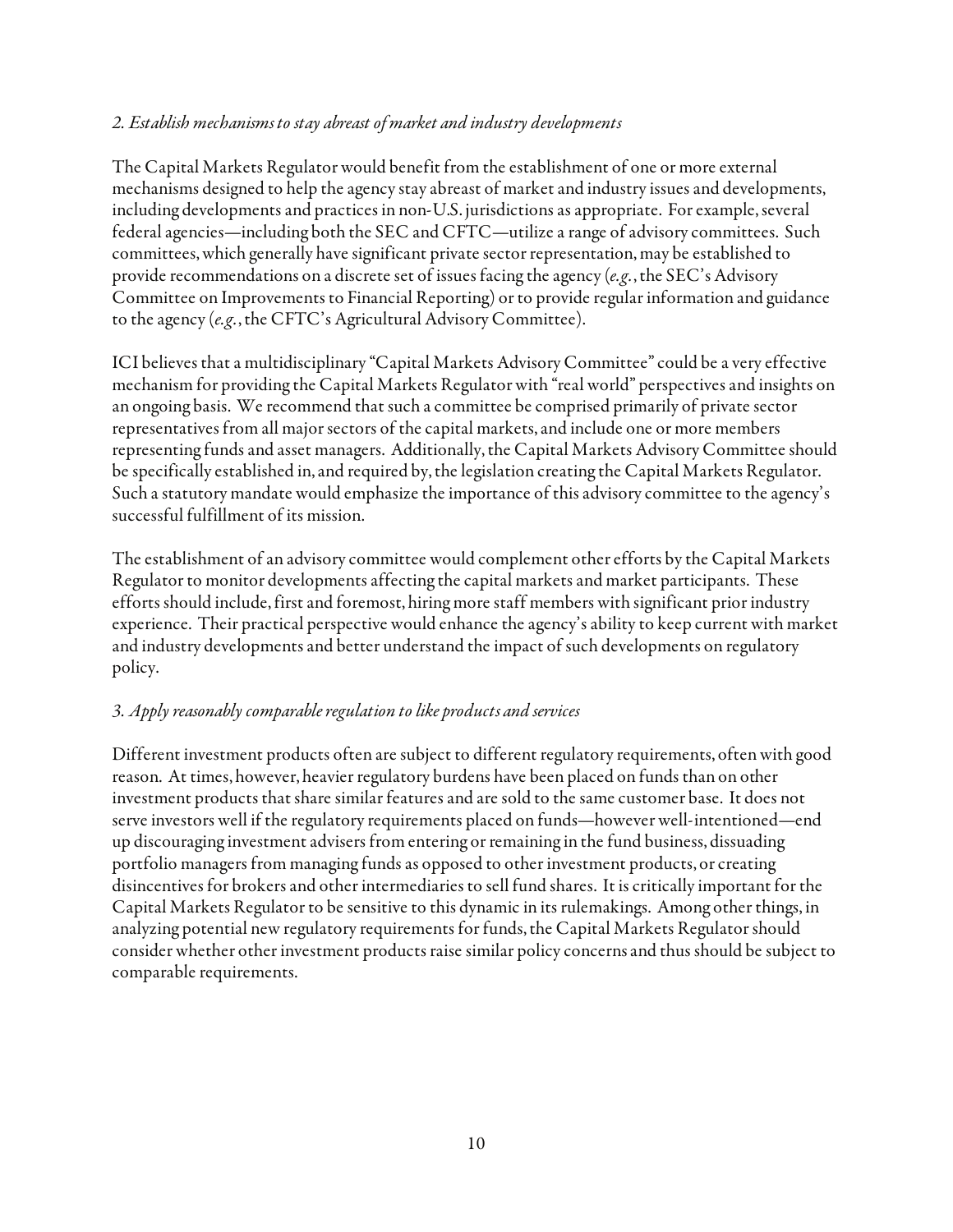### 4. Develop strong capability to conduct economic analysis to support sound rulemaking and oversight

The Capital Markets Regulator will be best positioned to accomplish its mission if it conducts economic analysis in various aspects of the agency's work, including rulemaking, examinations, and enforcement. Building strong economic research and analytical capabilities is an important way to enhance the mix of disciplines that will inform the agency's activities. From helping the agency look at broad trends that shed light on how markets or individual firms are operating to enabling it to demonstrate that specific policy initiatives are well-grounded, developing the agency's capability to conduct economic analysis will be well worth the long-term effort required. The agency should consider having economists resident in each division to bring additional, important perspectives to bear on regulatory challenges.

It is important that economic analysis play an integral role in the rulemaking process, because many regulatory costs ultimately are borne by investors. When new regulations are required, or existing regulations are amended, the Capital Markets Regulator should thoroughly examine all possible options and choose the alternative that reflects the best trade-off between costs to, and benefits for, investors. Effective cost-benefit analysis does not mean compromising protections for investors or the capital markets. Rather, it challenges the regulator to consider alternative proposals and think creatively to achieve appropriate protections while minimizing regulatory burdens, or to demonstrate that a proposal's costs and burdens are justified in light of the nature and extent of the benefits that will be achieved.<sup>13</sup>

### 5. Modernize regulations that no longer reflect current market structures and practices

Financial markets and related services are constantly evolving, frequently at a pace that can make the regulations governing them (or the rationale behind those regulations) become less than optimal, if not entirely obsolete. Requiring industry participants to comply with outmoded regulations imposes unnecessary costs on both firms and investors, may impede innovation, and, most troubling of all, could result in inadequate protection of investors. It is thus important that the Capital Markets Regulator engage in periodic reviews of its existing regulations to determine whether any such regulations should be modernized or eliminated.

### 6. Give heightened attention to investor education

During the course of their lives, investors are called upon to make a variety of investment decisions as their personal circumstances change. These decisions may involve saving to buy a home or to finance a child's education, building an adequate nest egg for retirement, or investing an inheritance, to name a few. Whether they make their investment decisions individually or with the help of a financial adviser, investors need to be able to make *informed* decisions based upon their individual needs.

 $\overline{a}$ <sup>13</sup> See, e.g., Special Report on Regulatory Reform, Congressional Oversight Panel (submitted under Section 125(b)(2) of Title I of the Emergency Economic Stabilization Act of 2008) (Jan. 2009) ("In tailoring regulatory responses ... the goal should always be to strike a reasonable balance between the costs of regulation and its benefits. Just as speed limits are more stringent on busy city streets than on open highways, financial regulation should be strictest where the threats—especially the threats to other citizens—are greatest, and it should be more moderate elsewhere.").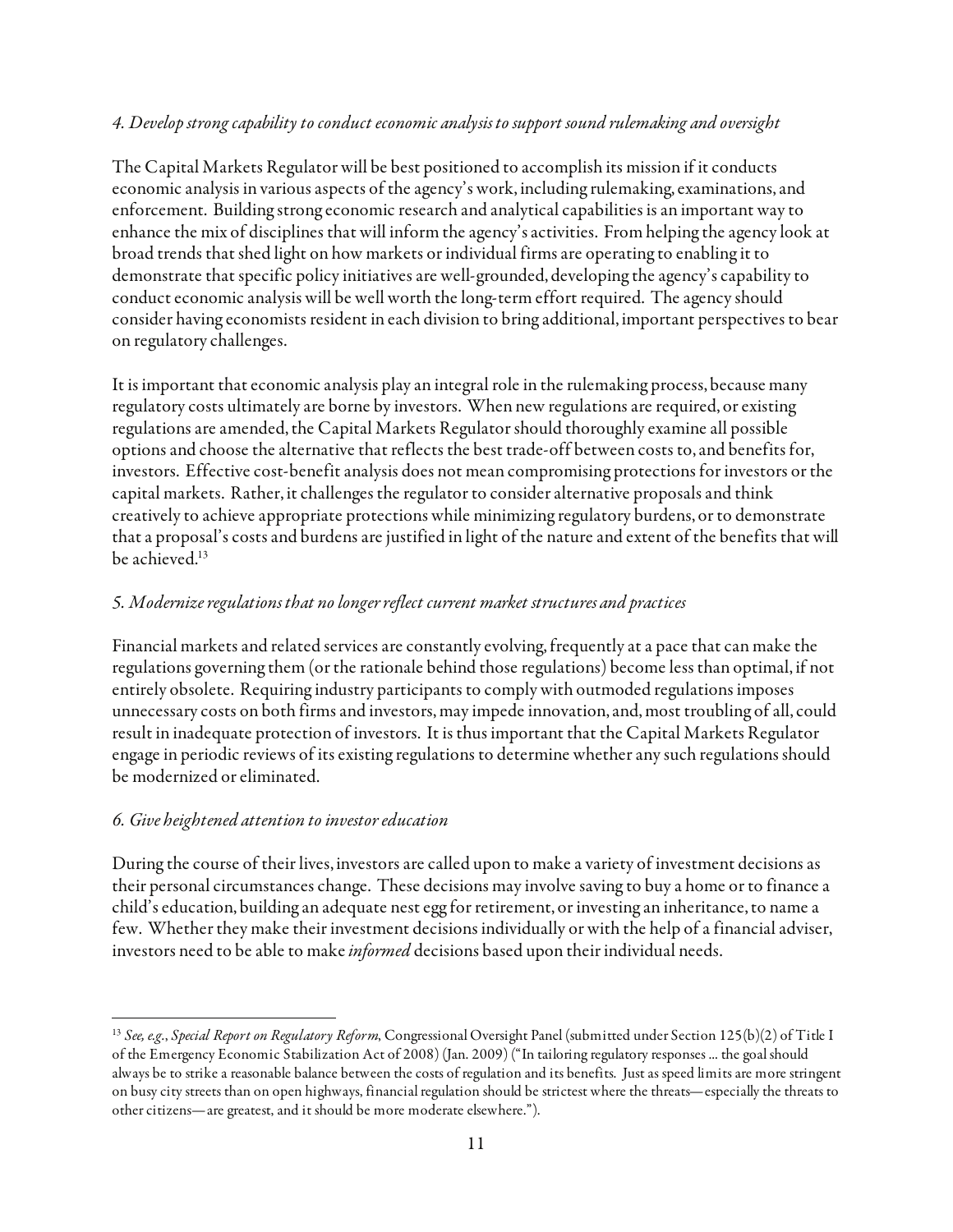The recent turmoil in the financial markets has underscored how important it is that investors be knowledgeable and understand their investments. Well-informed investors are more likely to develop realistic expectations, take a long-term perspective, and understand the trade-off between risk and reward. They are less likely to panic and make mistakes.

To better equip investors to make good decisions about their investments, the Capital Markets Regulator should assign a high priority to pursuing regulatory initiatives that will help educate investors. The SEC's new rule allowing mutual funds and exchange-traded funds to provide a "summary prospectus" containing key fund information to investors—while making additional information available online or by mail or email upon request—is an excellent example of a forwardthinking approach to better informing investors. It should serve as a model for future disclosure improvement efforts, such as reform of fund shareholder reports. Regulatory efforts to promote investor education also should extend beyond funds. Investors who purchase other types of investment products or services, such as separately managed accounts, likewise would benefit from clear, concise, understandable disclosure. In addition, appropriately fashioned point of sale disclosure would help investors in all types of retail investment products assess and evaluate broker recommendations.

The SEC has an Office of Investor Education and Advocacy and provides some investor education resources on its website. These types of efforts should be expanded, possibly in partnership with other governmental or private entities, and better publicized. Many industry participants, too, have developed materials and other tools to help educate investors; additional investor outreach efforts should be encouraged.

# E. Process of Merging the SEC and CFTC

Legislation to merge the SEC and CFTC should outline a process by which to harmonize the very different regulatory philosophies of the two agencies, as well as to rationalize their governing statutes and current regulations. We note that there is potential peril in leaving open-ended the process of merging the two agencies. We accordingly recommend that the legislation creating the Capital Markets Regulator set forth a specific timetable, with periodic benchmarks and accountability requirements, so as to ensure that the merger of the SEC and CFTC is completed as expeditiously as possible.

The process of merging the two agencies will be lengthy, complex, and have the potential to disrupt the functioning of the SEC, CFTC, and their regulated industries. We suggest that, in anticipation of the merger, the SEC and CFTC undertake detailed consultation on all relevant issues and take all steps possible toward greater harmonization of the agencies. This work should be facilitated by the Memorandum of Understanding the two agencies signed last year regarding coordination in areas of common regulatory interest.14 ICI believes that its recommendations with respect to the Capital Markets Regulator may provide a helpful framework for these efforts.

 $\overline{a}$  $14$  See SEC, CFTC Sign Agreement to Enhance Coordination, Facilitate Review of New Derivative Products (SEC press release dated March 11, 2008), available at http://www.sec.gov/news/press/2008/2008-40.htm.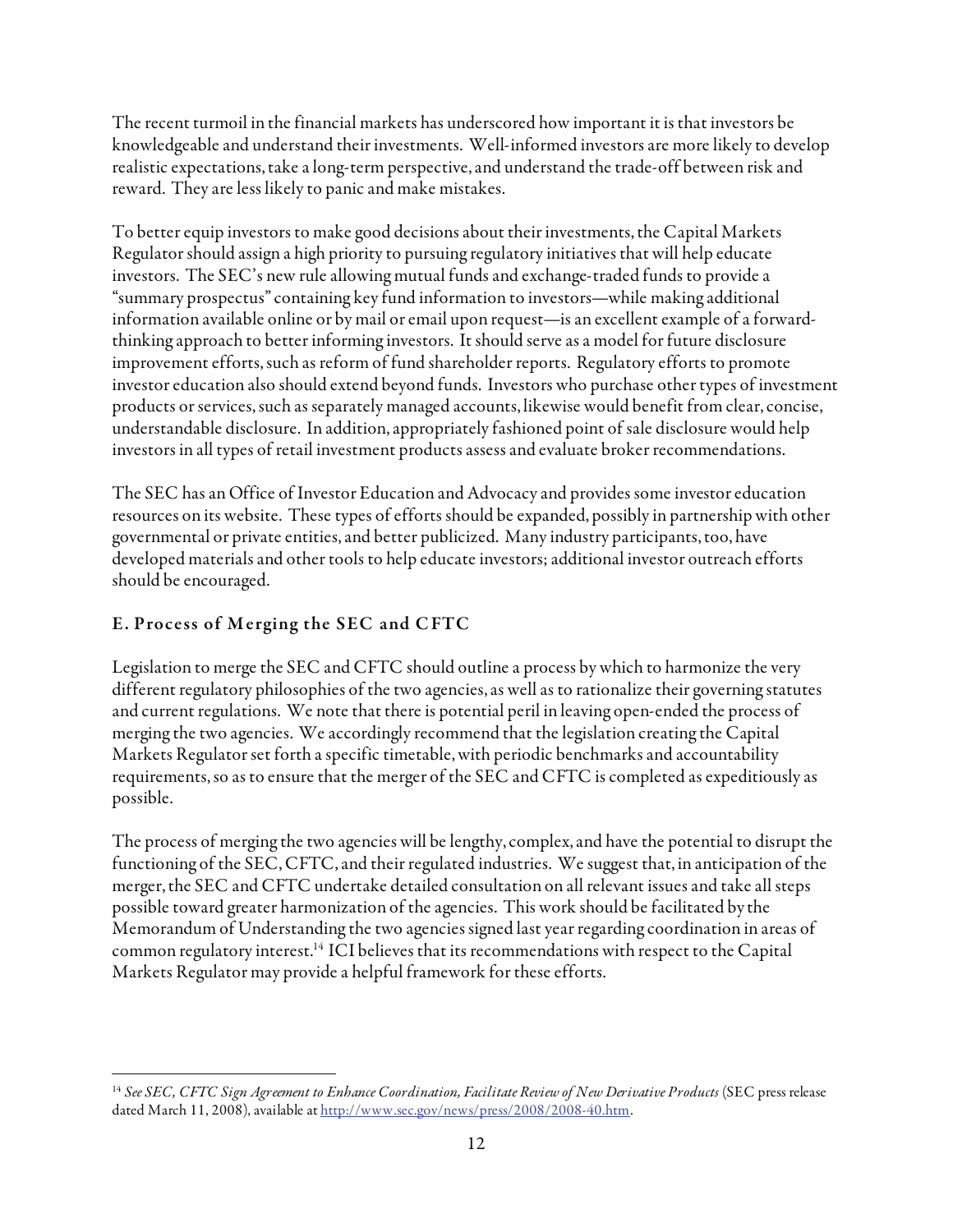## V. REGULATORY STRUCTURE AFFECTING OTHER FINANCIAL INSTITUTIONS

Earlier in this paper, we have recommended the establishment of a Systemic Risk Regulator, and we have discussed at length the need for a new Capital Markets Regulator to oversee markets and market participants in the securities and futures industries. In this section and the one immediately following, we comment briefly on reforms affecting the regulators overseeing other sectors of the U.S. financial system (specifically, banking and insurance) and how all regulators within the system can work together more effectively.

Regulation of the banking and insurance industries is, quite obviously, not ICI's primary area of focus. That said, regulation of these industries greatly affects the performance of the U.S. financial system as a whole and the ability of investment companies to function within that system.

ICI believes it is important, therefore, for policymakers to carefully consider how to achieve a more rational regulatory structure for the banking sector that consolidates duplicative regulatory agencies and clarifies regulatory missions. Any such analysis would no doubt need to address difficult issues concerning the future role of state banking regulators if we are to have a more rational regulatory system at the national level.

With regard to the insurance industry, ICI supports in concept the idea of creating a regulator at the federal level, a reform that has been sought by some insurance companies as a means of providing a streamlined and efficient alternative to the current system of state regulation. Authorizing an optional federal charter for insurers appears to be a logical way to bridge the gap between what exists today and the more comprehensive approach that is required for all financial institutions operating in truly national and often international markets. We also believe that a federal insurance regulator would provide an important and practical enhancement to federal inter-agency coordination and information sharing efforts, as discussed below.

### VI. ENHANC ED INTER-AGENC Y C OORDINATION AND INFORM ATION SHARING

A recent report examined the benefits and shortcomings of the four primary approaches to regulatory supervision currently used in jurisdictions around the world.15 The report observed that, regardless of the type of supervisory system in place, virtually all financial supervisors emphasized the importance of inter-agency coordination and information sharing for successful oversight of the financial system as a whole and for mitigation of systemic risk.

Effective inter-agency coordination also plays a critical role when there is a need to engage on financial services regulatory issues at an international level. The variety of supervisory systems around the world

<sup>-</sup><sup>15</sup> See Group of Thirty, The Structure of Financial Supervision: Approaches and Challenges in a Global Marketplace (Oct. 6, 2008), available at http://www.deloitte.com/dtt/cda/doc/content/us\_fsi\_banking\_G30%20Final%20Report%2010-3-08.pdf.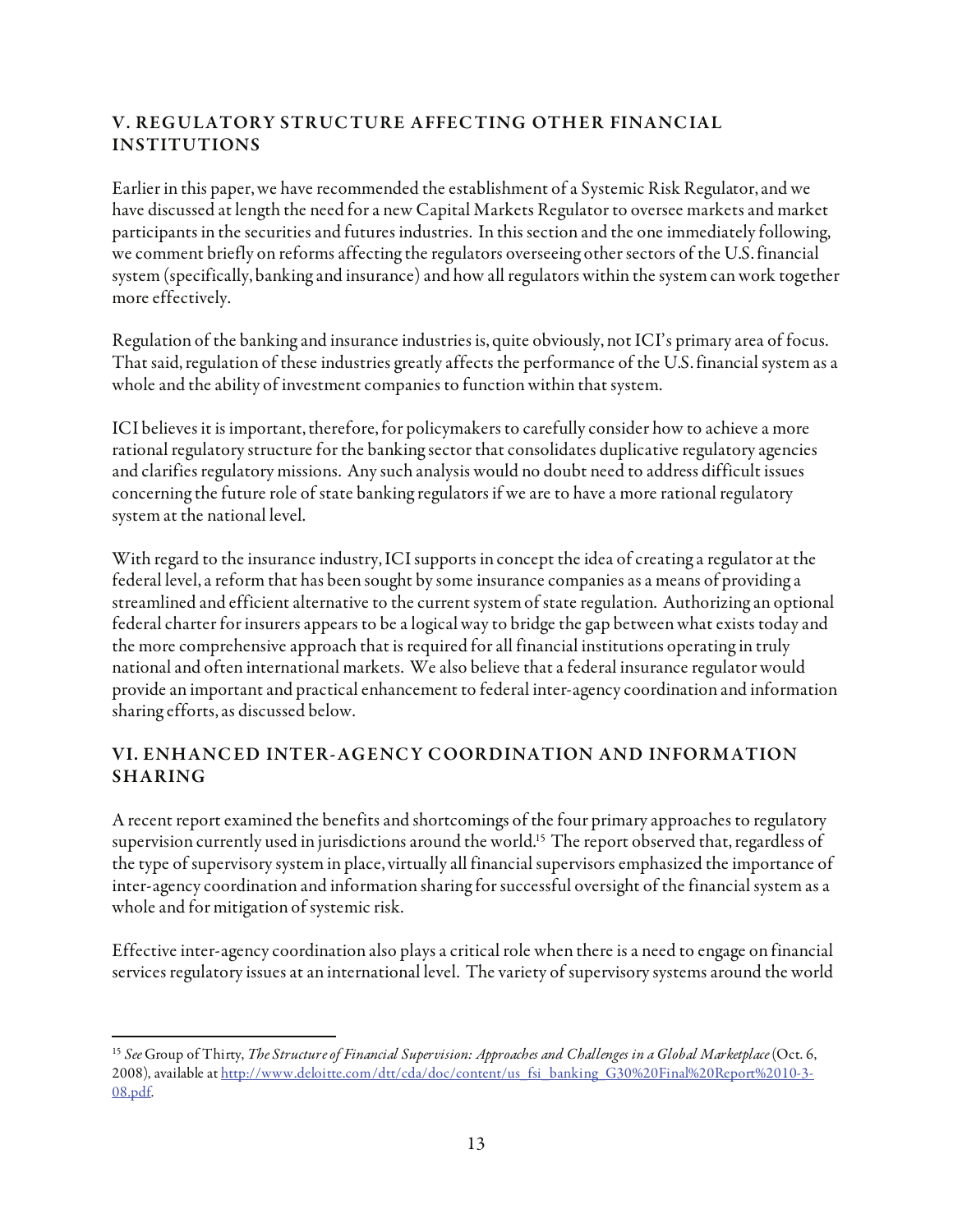and the increasing globalization of financial markets make coordination among U.S. regulatory agencies all the more important.

In the United States at present, a variety of mechanisms are used to promote coordination and information sharing within our complex regulatory system, including arrangements at both the federal and state levels and arrangements among federal and state agencies. These arrangements may be specifically mandated by Congress, such as the inter-agency Federal Financial Institutions Examination Council, or may be initiated by the regulators themselves, such as the July 2008 Memorandum of Understanding between the Federal Reserve and the SEC to foster greater coordination and information sharing.16 One particularly important mechanism for the past two decades has been the President's Working Group on Financial Markets, whose members are the heads of the Treasury Department, Federal Reserve, SEC and CFTC. As described in the Treasury Blueprint, the role of the PWG has evolved beyond the scope of the 1988 Executive Order creating it, so that the PWG has become a key communication and coordination mechanism for financial policy.

If efforts to streamline the U.S. financial regulatory structure are to be successful, some of these coordination mechanisms would almost certainly require modification or perhaps would no longer be necessary. There would, however, still be a very critical need for coordination and information sharing among the remaining regulatory bodies, presumably with involvement in particular by the Systemic Risk Regulator. The President's Working Group, with necessary modifications, would appear to be the easiest way to achieve this end.

ICI concurs with the recommendation in the Treasury Blueprint that the Executive Order authorizing the PWG should be modernized "to reinforce the group's mission and purpose … as an ongoing mechanism for coordination and communication on financial policy matters including systemic risk, market integrity, investor and consumer protection, and capital markets competitiveness." We suggest that any new Executive Order also discuss the following additional areas where inter-agency coordination and information sharing are critically important: (1) the regular exchange of information about the latest market and industry developments, including international trends and developments; (2) the discussion of policy initiatives that extend across jurisdictional lines; (3) the minimization of regulatory disparities for like financial products and services; and (4) the need to balance financial innovation with appropriate market and investor protection safeguards.

Equally important, in ICI's view, is the role of the PWG in fostering a culture of close consultation and dialogue among senior officials within each regulatory sector that will carry over into each regulator's dealings with one another. Stronger links between regulators and an overriding sense of shared purpose would greatly assist in sound policy development, prioritization of effort, and cooperation with the international regulatory community.

 $\overline{a}$ <sup>16</sup> See, e.g., SEC, FRB Sign Agreement to Enhance Collaboration, Coordination and Information Sharing (SEC press release dated July 7, 2008), available at http://www.sec.gov/news/press/2008/2008-134.htm.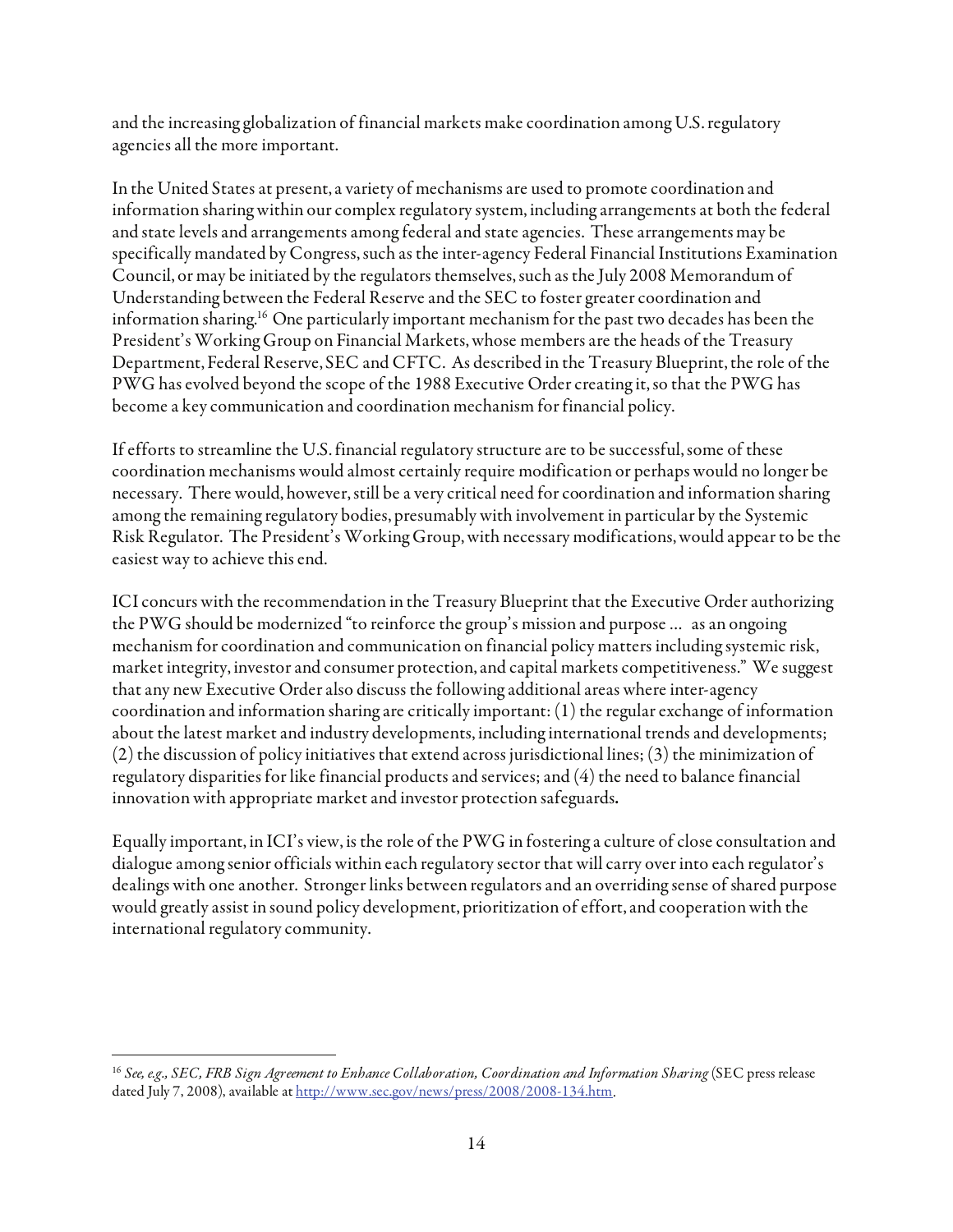### VII. EXPEC TED BENEFITS FROM THESE REFORM S

If implemented, the recommended reforms outlined above would help to establish a more effective and efficient regulatory structure for the U.S. financial services industry. Most significantly, these reforms would:

- Improve the U.S. government's capability to monitor and mitigate risks across our nation's financial system.
- Create a regulatory framework that enhances regulatory efficiency, limits duplication, and emphasizes the national character of the financial services industry.
- Close regulatory gaps to ensure appropriate oversight of all market participants and investment products.
- Preserve specialized regulatory focus and expertise and avoid potential uneven attention to different industries or products.
- Foster a culture of close consultation and dialogue among U.S. financial regulators to facilitate collaboration on issues of common concern.
- Facilitate coordinated interaction with regulators in other jurisdictions, including with regard to risks affecting global capital markets.

Of significant import to registered investment companies, creation of a consolidated Capital Markets Regulator would provide a single point of regulatory authority and consistent rulemaking and oversight for investment products, the capital markets, and market participants. It would create regulatory efficiencies by eliminating areas where responsibilities overlap and by ensuring against regulatory gaps and potential inconsistencies. A strong, integrated regulator for the capital markets that can see "the whole picture" will be better equipped to face the challenges of these rapidly evolving markets, and thus to protect the interests of investors.

More generally, increased consolidation of financial services regulators, combined with the establishment of a Systemic Risk Regulator and more robust inter-agency coordination and information sharing, should facilitate monitoring and mitigation of risks across the financial system. It also should result in increased regulatory efficiency, including less duplication, and help to eliminate regulatory gaps.

Consolidation of regulatory agencies also may further the competitive posture of the U.S. financial markets. It may make it easier to harmonize U.S. regulations with regulations in other jurisdictions when that is appropriate. And reducing the number of U.S. regulatory agencies, while also strengthening the culture of cooperation and dialogue among senior officials of the agencies, will likely facilitate coordinated interaction with regulators around the world.